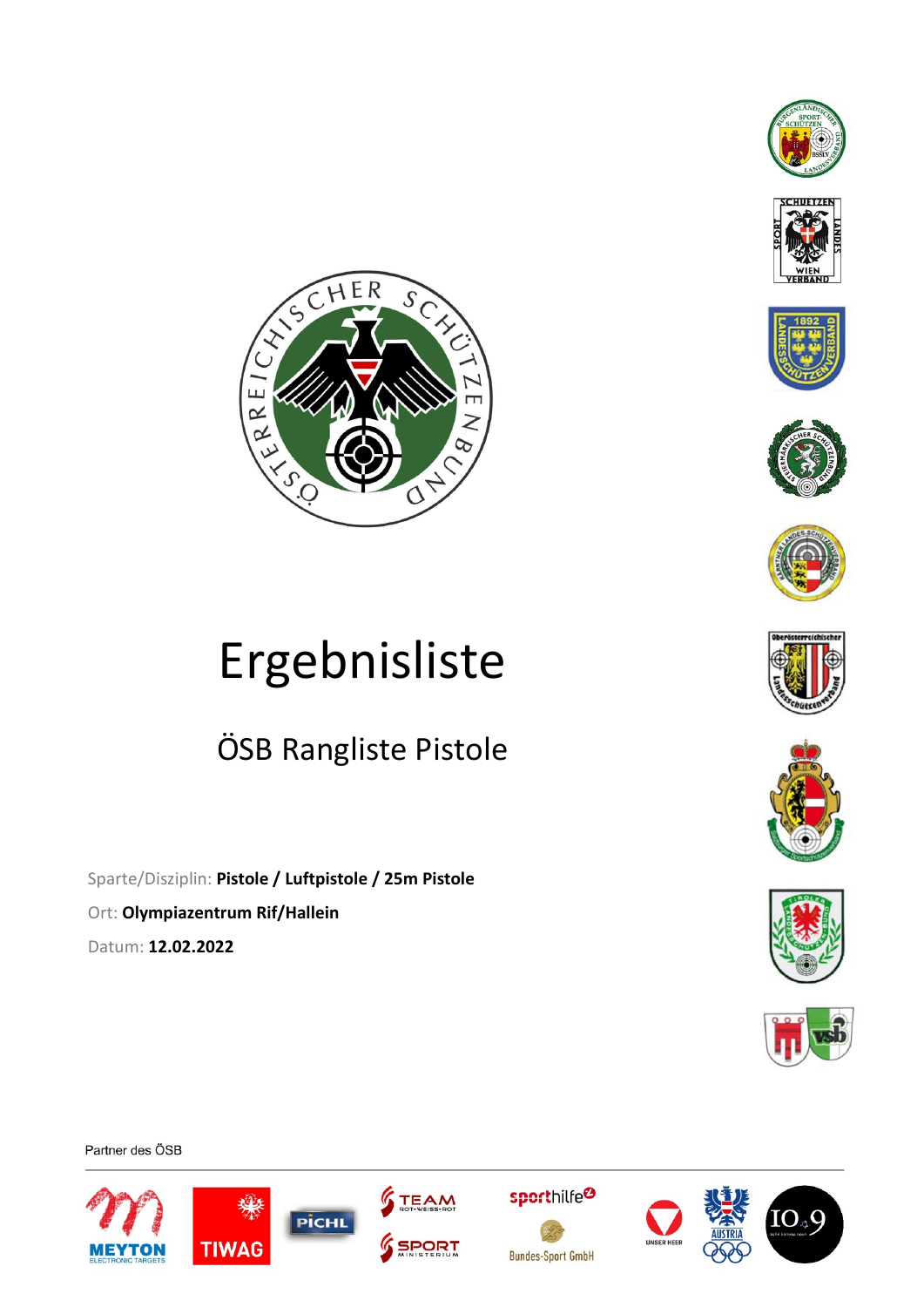#### **OESB\_LEHRGANG\_FEB HALLEIN / RIF 12 FEB 2022**



### **RESULTS 10m AIR PISTOL MEN 10m AIR PISTOL MEN JUNIOR 10m AIR PISTOL WOMEN QUALIFICATION**

| QWR           |        | 594 JIN, Jongoh          |            | <b>KOR</b>    | 12 APR 2009  |    | <b>WC</b> | Changwon (KOR) |    |              |                |
|---------------|--------|--------------------------|------------|---------------|--------------|----|-----------|----------------|----|--------------|----------------|
|               | Bib No | Name                     | <b>Nat</b> | <b>Series</b> |              |    |           |                |    |              |                |
| <b>Rank</b> l |        |                          |            |               | $\mathbf{2}$ | 3  | 4         | 5              | 6  | <b>Total</b> | <b>Remarks</b> |
| 1             |        | 1042 ZECHMEISTER Richard | <b>AUT</b> | 98            | 99           | 98 | 98        | 100            | 96 | 589-25x      |                |
| 2             |        | <b>STEINER Sylvia</b>    | <b>SBG</b> | 96            | 95           | 93 | 94        | 94             | 99 | 571-20x      |                |
| 3             | 1003   | <b>AUPRICH Andreas</b>   | <b>AUT</b> | 96            | 96           | 93 | 96        | 91             | 95 | $567 - 13x$  |                |
| 4             |        | 1015 KRETZL Timon        | <b>AUT</b> | 95            | 95           | 96 | 95        | 93             | 92 | $566-11x$    |                |
| 5             | 1002   | <b>KRAL Daniel</b>       | <b>AUT</b> | 95            | 91           | 97 | 94        | 95             | 93 | $565 - 11x$  |                |
| 6             | 1041   | <b>WAGNER Sebastian</b>  | <b>AUT</b> | 93            | 92           | 89 | 98        | 92             | 95 | $559-12x$    |                |
| 7             | 1028   | FÜRHAPTER Maximilian     | <b>AUT</b> | 91            | 96           | 91 | 90        | 96             | 95 | $559 - 8x$   |                |
| 8             | 1039   | <b>GRANDITS Michael</b>  | <b>AUT</b> | 91            | 90           | 90 | 95        | 95             | 93 | 554-14x      |                |
| 9             | 1013   | <b>KRETZL Simon</b>      | <b>AUT</b> | 91            | 89           | 91 | 88        | 91             | 95 | 545-10x      |                |
| 10            | 1036   | PUTZ Korbinian           | <b>AUT</b> | 91            | 93           | 94 | 89        | 85             | 93 | 545-10x      |                |

**Records**

 ${\sf Summary} \over {\sf Number~}$  of athletes on this list: 10; Total number of athletes: 10

**Legend**<br>Bib No<br>WC **B Nation Bibb Nation QWR Qualification World Record Bib Number**<br>World Cup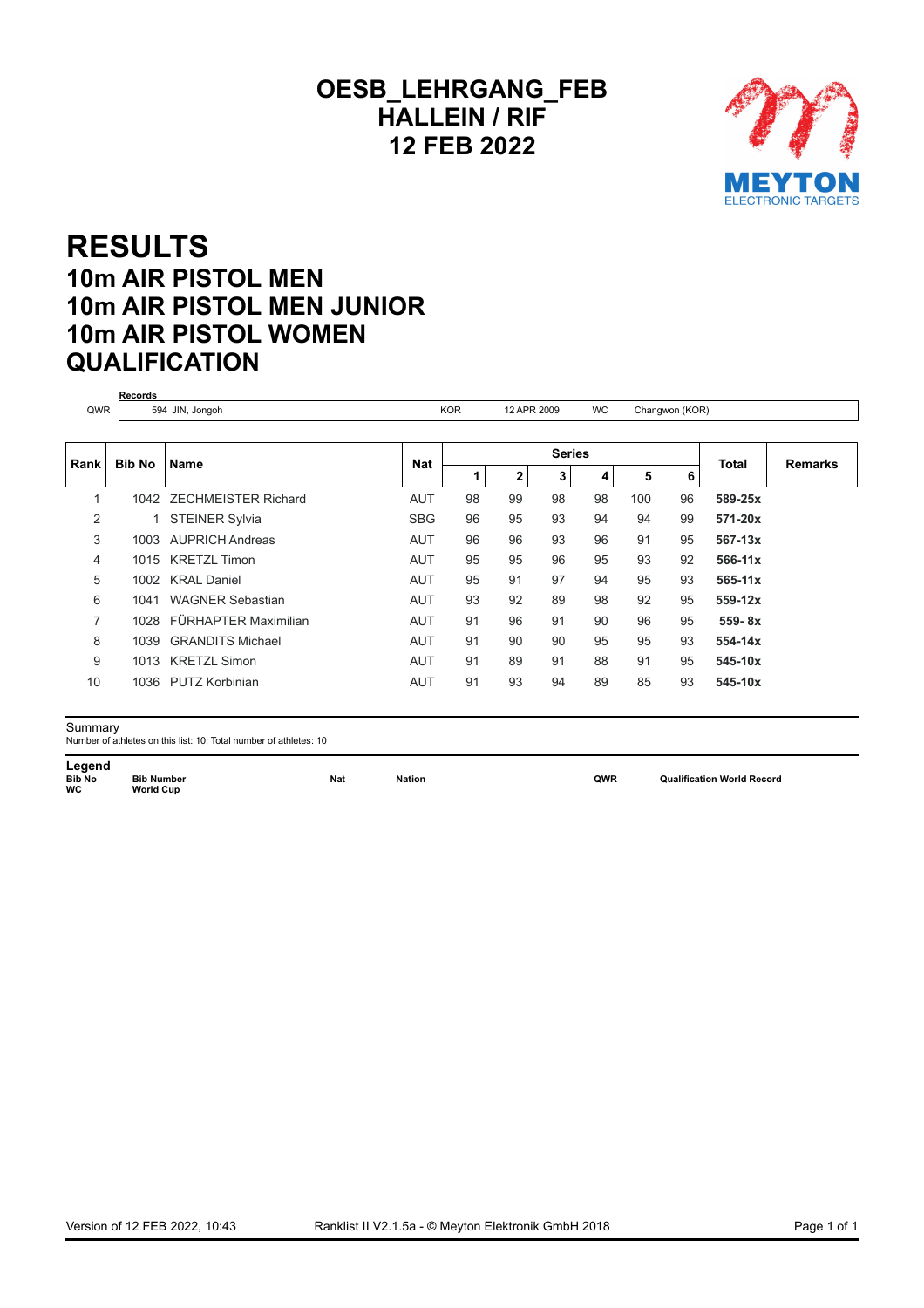#### **OESB\_LEHRGANG\_FEB HALLEIN / RIF FEB 2022**



### **RESULTS 25m RAPID FIRE PISTOL MEN QUALIFICATION**

| QWR  |        | 593 REITZ, Christian     |            | GER<br><b>ECH</b><br>30 JUL 2013<br>Osijek (CRO) |                      |                      |                      |                          |             |                |
|------|--------|--------------------------|------------|--------------------------------------------------|----------------------|----------------------|----------------------|--------------------------|-------------|----------------|
|      | Bib No | <b>Name</b>              | <b>Nat</b> | <b>Stage</b>                                     | <b>Seconds</b>       |                      |                      | Sub                      |             |                |
| Rank |        |                          |            |                                                  | 8                    | 6                    | 4                    | <b>Total</b>             | Total       | <b>Remarks</b> |
| 1    |        | 1042 ZECHMEISTER Richard | <b>AUT</b> | Stage 1<br>Stage 2<br>Stage 3<br>Stage 4         | 48<br>49<br>49<br>46 | 49<br>44<br>49<br>49 | 48<br>49<br>47<br>44 | 145<br>142<br>145<br>139 | $571 - 15x$ |                |
| 2    |        | 1002 KRAL Daniel         | <b>AUT</b> | Stage 1<br>Stage 2<br>Stage 3<br>Stage 4         | 46<br>47<br>47<br>47 | 49<br>49<br>49<br>49 | 42<br>46<br>46<br>47 | 137<br>142<br>142<br>143 | 564-10x     |                |
| 3    |        | 1003 AUPRICH Andreas     | <b>AUT</b> | Stage 1<br>Stage 2<br>Stage 3<br>Stage 4         | 47<br>48<br>48<br>49 | 49<br>49<br>45<br>47 | 45<br>45<br>46<br>45 | 141<br>142<br>139<br>141 | $563 - 11x$ |                |

#### Summary

Number of athletes on this list: 3; Total number of athletes: 3

#### **Note**

Please note that there are records equally achieved by several athletes and only the first to set the record is shown.<br>Refer to the Records list on ISSF website: www.issf-sports.org

**Legend**<br>Bib No Bib Number **Bib** Number<br> **Bib** No **Bib Number EQUAL ECH European Championchips EQWR Equaled** Qualification World Record<br>
World Cup<br>
World Cup **MAN Result was scored manually Nat Nation QWR Qualification World Record WC World Cup**